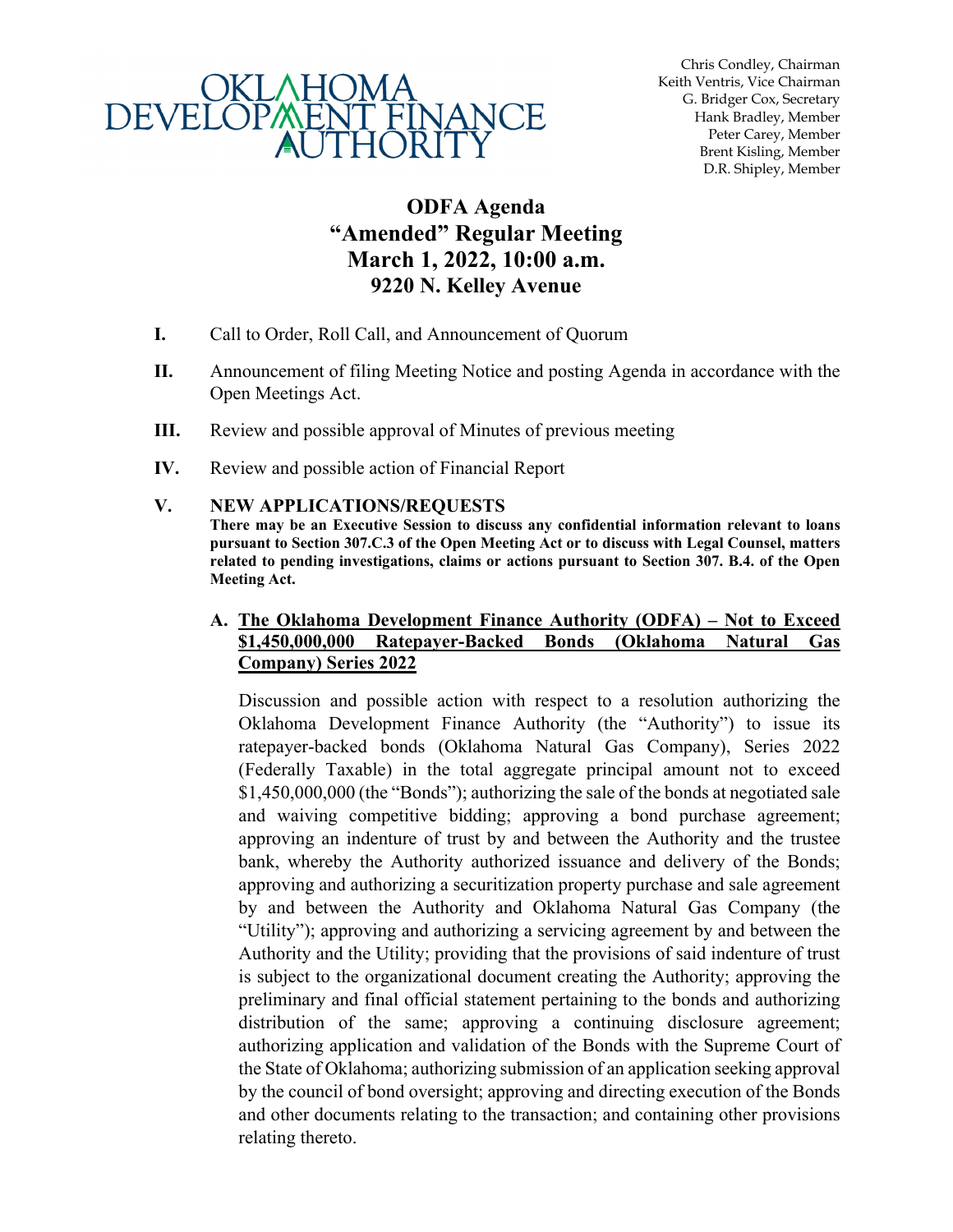### **B. The Oklahoma Development Finance Authority (ODFA) – Not to Exceed \$725,000,000 Ratepayer-Backed Bonds (Public Service Company of Oklahoma) Series 2022**

Discussion and possible action with respect to a resolution authorizing the Oklahoma Development Finance Authority (the "Authority") to issue its ratepayer-backed bonds (Public Service Company of Oklahoma), Series 2022 (Federally Taxable) in the total aggregate principal amount not to exceed \$725,000,000 (the "Bonds"); authorizing the sale of the bonds at negotiated sale and waiving competitive bidding; approving a bond purchase agreement; approving an indenture of trust by and between the Authority and the trustee bank, whereby the Authority authorized issuance and delivery of the Bonds; approving and authorizing a securitization property purchase and sale agreement by and between the Authority and Public Service Company of Oklahoma (the "Utility"); approving and authorizing a servicing agreement by and between the Authority and the Utility; providing that the provisions of said indenture of trust is subject to the organizational document creating the Authority; approving the preliminary and final official statement pertaining to the bonds and authorizing distribution of the same; approving a continuing disclosure agreement; authorizing application and validation of the Bonds with the Supreme Court of the State of Oklahoma; authorizing submission of an application seeking approval by the council of bond oversight; approving and directing execution of the Bonds and other documents relating to the transaction; and containing other provisions relating thereto.

# **C. The Oklahoma Development Finance Authority (ODFA) – Not to Exceed \$95,000,000 Ratepayer-Backed Bonds (Summit Utilities Oklahoma) Series 2022**

Discussion and possible action with respect to a resolution authorizing the Oklahoma Development Finance Authority (the "Authority") to issue its ratepayer-backed bonds (Summit Utilities Oklahoma), Series 2022 (Federally Taxable) in the total aggregate principal amount not to exceed \$95,000,000 (the "Bonds"); authorizing the sale of the bonds at negotiated sale and waiving competitive bidding; approving a bond purchase agreement; approving an indenture of trust by and between the Authority and the trustee bank, whereby the Authority authorized issuance and delivery of the Bonds; approving and authorizing a securitization property purchase and sale agreement by and between the Authority and Summit Utilities Oklahoma (the "Utility"); approving and authorizing a servicing agreement by and between the Authority and the Utility; providing that the provisions of said indenture of trust is subject to the organizational document creating the Authority; approving the preliminary and final official statement pertaining to the bonds and authorizing distribution of the same; approving a continuing disclosure agreement; authorizing application and validation of the Bonds with the Supreme Court of the State of Oklahoma; authorizing submission of an application seeking approval by the council of bond oversight; approving and directing execution of the Bonds and other documents relating to the transaction; and containing other provisions relating thereto.